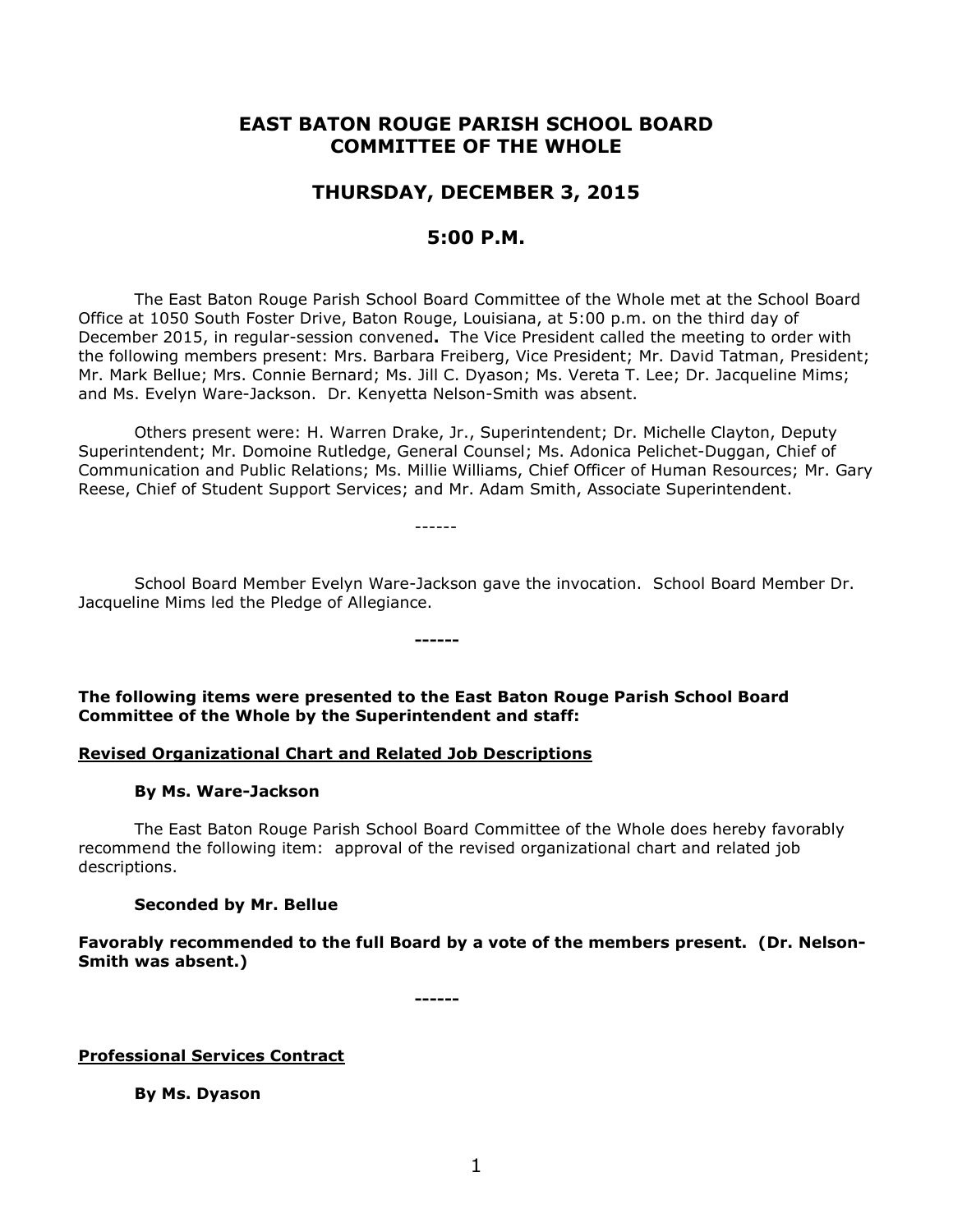The East Baton Rouge Parish School Board Committee of the Whole does hereby favorably recommend the following item: approval of a professional services contract between the East Baton Rouge Parish School Board and InfoSnap, Inc. in the amount of \$20,000.00 for a Pre-K coordinated electronic application system. (Funding Source: 8(g), ESS, Magnet, Title I, General Fund, SRCL, and Early Childhood Grant).

#### **Seconded by President Tatman**

**Favorably recommended to the full Board by a vote of the members present. (Dr. Nelson-Smith was absent.)**

**------**

#### **Professional Services Contract**

#### **By Mrs. Bernard**

The East Baton Rouge Parish School Board Committee of the Whole does hereby favorably recommend the following item: approval of a professional services contract between the East Baton Rouge Parish School Board and ABC123, LLC, in the amount of \$24,900.00 for the Diocese of Baton Rouge's Annual Summer Summit. (Funding Source: Title II Non-Public/Private).

#### **Seconded by Mr. Bellue**

**Favorably recommended to the full Board by a vote of the members present. (Dr. Nelson-Smith was absent.)**

**------**

## **Grant**

#### **By Ms. Lee**

The East Baton Rouge Parish School Board Committee of the Whole does hereby favorably recommend the following item: approval of the ExxonMobil LSU Cain Center Grant in the amount of \$39,000.00 to benefit thirty-nine (39) teachers working at twenty-two (22) schools throughout the East Baton Rouge Parish School System.

#### **Seconded by Dr. Mims**

**Favorably recommended to the full Board by a vote of the members present. (Dr. Nelson-Smith was absent.)**

**------**

## **Grants**

**By Dr. Mims**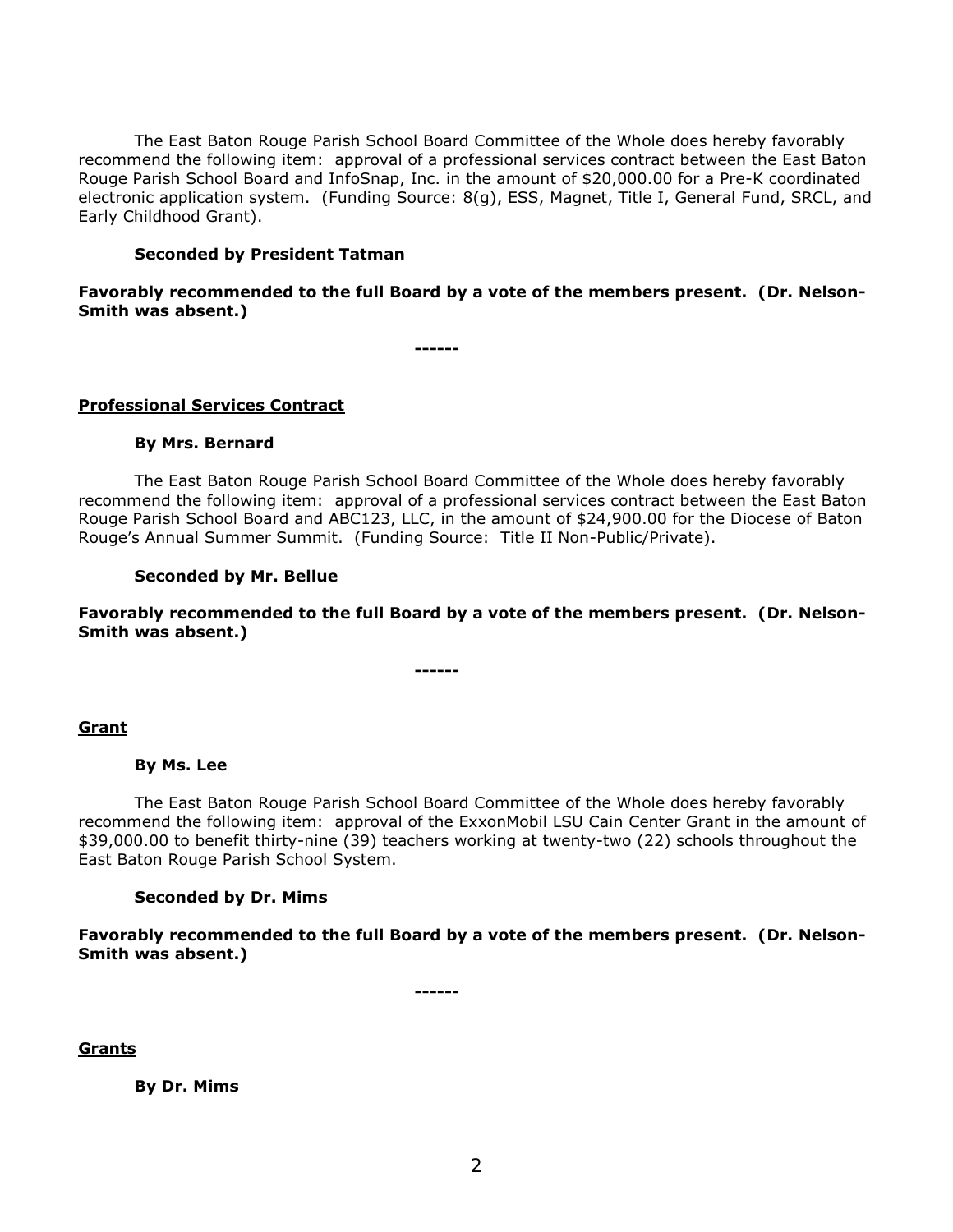The East Baton Rouge Parish School Board Committee of the Whole does hereby favorably recommend the following item: approval of the WalMart Foundation's Community Grants: (a) WalMart (College Drive location) in the amount of \$1,000.00 to provide students with project-based learning activities to develop skills in engineering, research, and social sciences. (Recipient: Joshua Danzy - Lee High School); and (b) (WalMart/Sam's Club, Airline Drive location) in the amount of \$2,000.00 to purchase band uniforms for students attending Park Forest Middle School.

#### **Seconded by President Tatman**

**Favorably recommended to the full Board by a vote of the members present. (Dr. Nelson-Smith was absent.)**

**------**

#### **Grant**

#### **By Mrs. Bernard**

The East Baton Rouge Parish School Board Committee of the Whole does hereby favorably recommend the following item: approval of the Title I School Improvement (SI) – College and Career Readiness Support 1003a Grant in the amount of \$132,100: (Scalable Counseling Model Grant - \$20,000.00; Certiport Under-Served School Grant - \$29,600.00; and Internship Coordinator Grant - \$82,500.00) to provide college and career services.

#### **Seconded by Dr. Mims**

**Favorably recommended to the full Board by a vote of the members present. (Dr. Nelson-Smith was absent.)**

**------**

#### **Serve as Fiscal Agent**

#### **By Mrs. Bernard**

The East Baton Rouge Parish School Board Committee of the Whole does hereby favorably recommend the following item: approval for the East Baton Rouge Parish School System to serve as fiscal agent for the Title I School Improvement (SI) – College and Career Readiness Support 1003a Internship Coordinator Grant.

#### **Seconded by Ms. Ware-Jackson**

**Favorably recommended to the full Board by a vote of the members present. (Dr. Nelson-Smith was absent.)**

**------**

## **Contract Amendment**

**By Ms. Dyason**